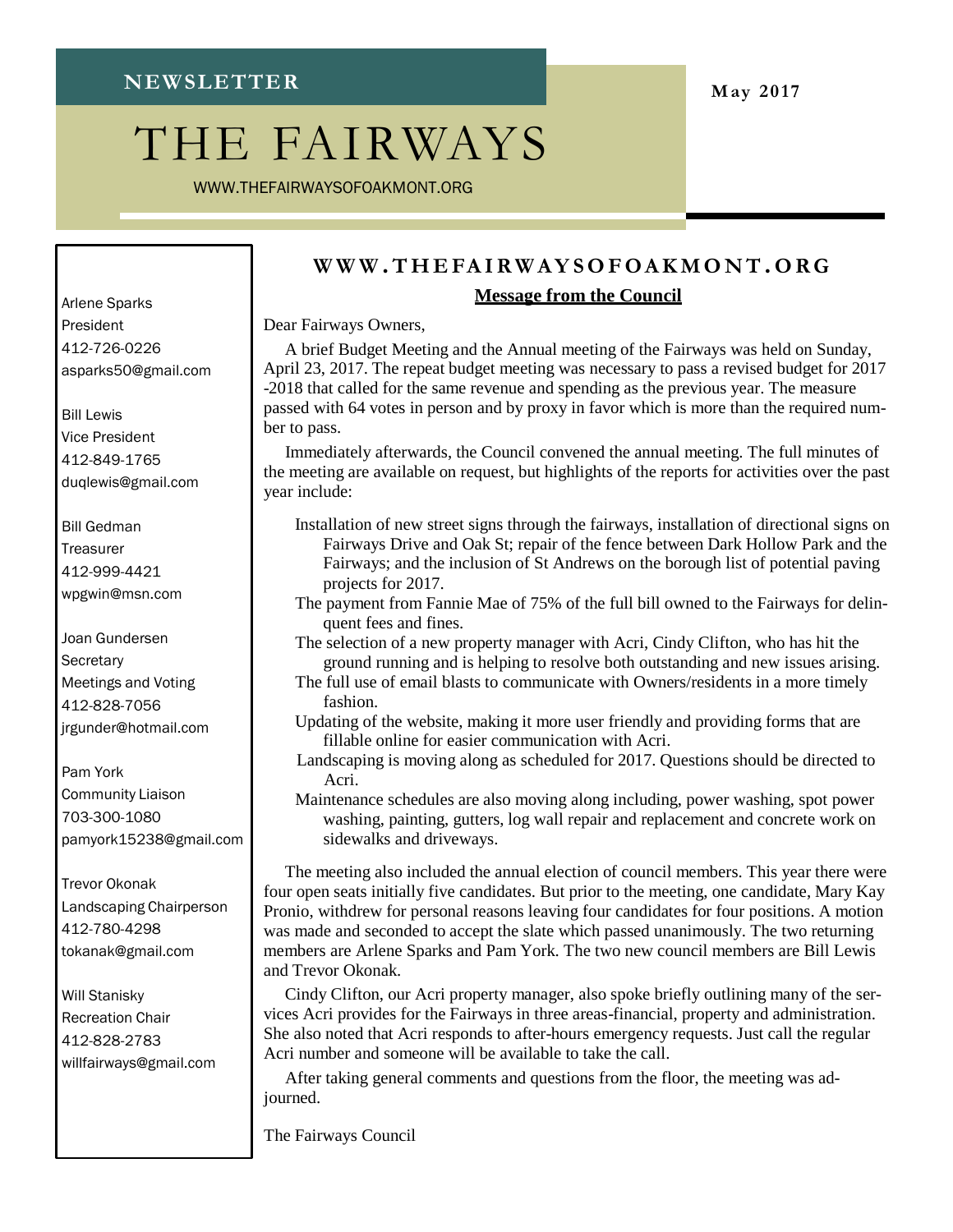### COUNCIL ELECTS OFFICERS AND COUNCIL POSITIONS

At an open meeting on April 30, the new Fairways council met to elect officers and to fill council positions. Elected and named are: President - Arlene Sparks, Vice President – Bill Lewis, Treasurer --Bill Gedman, Secretary --Joan Gundersen, Landscaping—Trevor Okonak, Pool & Recreation –Will Stanisky, and Community Liaison (borough liaison, newsletter, violations & resale certificates)—Pam York.

The council agreed to continue with the two current committees – The Maintenance Committee which is ably chaired by Bruce Cosentino; and the Welcoming Committee which has been chaired by past president Gerry Hooper for a number of years. If anyone would like to step up and work with Gerry on this special task of welcoming our new neighbors, please let Gerry, or any member of the council know.

#### Turnpike Noise Mitigation Committee

The council formed a committee to request noise mitigation consideration from the Pennsylvania Turnpike Commission. The constant noise from the turnpike negatively impacts the quality of life for many of our residents. While a certain level of traffic noise is expected because of our close proximity to the turnpike, we feel some degree of mitigation is warranted. The current sound barrier wall bordering Village Drive is neither high enough nor long enough to be fully effective. Bill Lewis is the Council representative and Gerry Hooper and Sue Ellen Gebert are the volunteer committee members for this effort.

#### Water Issues

The Fairways and Acri have met with an engineer to assess the problem with ponding water throughout the development. This is water that backs up from our 40-year-old in-ground drainage system or pools in areas where settlement of the ground over the years has created low areas trapping water from reaching borough storm drains and catch basins.

#### KEEP YOUR EMAIL ADDRESSES UP TO DATE WITH THE FAIRWAYS AND ACRI

Owners and residents need to remember to let Acri and the Fairways Secretary know when you change your email address. Now that we have an up and running email blast system that allows the Fairways to make sharing information timelier and to send out emergency notices when necessary, it is very important that we have correct emails. You can email Joan Gundersen at [jrgunder@hotmail.com](mailto:jrgunder@hotmail.com) with your new information.

#### **POOL NEWS**

The 2017 pool season is finally here! The pool opens on May 20th. Join your neighbors for an afternoon of sun and fun. Please note: you will need to sign in at the pool desk to pick up your new pass as the 2016 passes are no longer valid. Please bring a photo ID. The rules and fees remain the same. Residents and guests must sign in each time they enter the gate and the guest fee is \$5 per person per visit. **(The fee must be paid at the time of use.)** The pool is a "swim at your own risk" facility. Please review the attachmentsto this newsletter for the complete rules. If you have any questions, please contact Cindy Clifton at Acri Realty at cindy clifton@acrirlty.com or 412-459-0111 x105.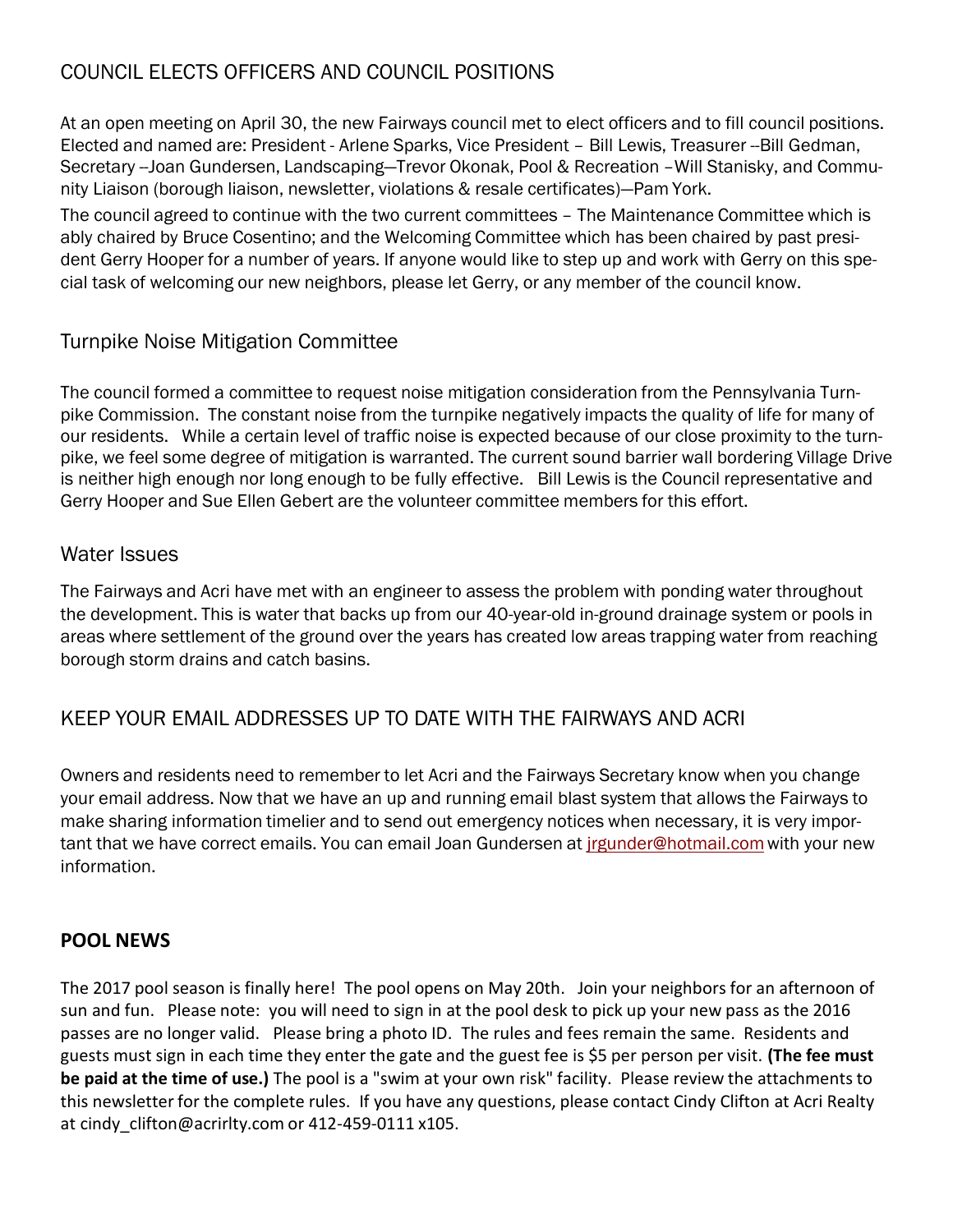

# PET ETIQUETTE

We love our pets and every responsible owner agrees… picking up after your pet is a MUST. No matter where or when it occurs, there is no excuse for not scooping the poop. Also, mailbox posts seem to be a favorite relief target for dogs. Un fortunately the unpleasant odor of urine can linger. Please be a good neighbor and direct your pet elsewhere.

# OUTDOOR DECORATIONS

As we welcome the warm weather and begin to spend more time on our condominium decks and patios, just a reminder that the Fairways rules regarding what you can and can't do for outdoor decorations were written to ensure the beauty and general enjoyment of all the common elements of the entire development for all owners and residents. Here's a summary of what we can and can't do in the way of outdoor decorations.

We can: display no more than a combined total of 6 decorative non-permanent items that do not exceed 30 inches in height on our porches, decks, or patios; seasonal wreaths yearround; an American flag and a military flag; exterior holiday decorations from Thanksgiving until January 15; holiday lights in bushes (only).

We can't: Hang or display anything on the outside of our windows or buildings; display any sign (with the exception of a security sign or medical alert notice); hang any awning, canopy, shutter, satellite dish, or antenna without the prior written consent of Council; place any decorative item (including holiday decorations) on steps, walks, walkways, walls, driveways, grass, or mulched areas (because doing so interferes with our landscapers ability to do their jobs and/or can cause a safety issue on stairs should someone trip and fall while trying to sidestep decorations); display decorative flags of any type; display permanent exterior decorations.

# A SPECIAL THANK YOU

Evelyn Krache would like to thank everyone who helped find her missing kitty, CeeCee. She appreciates the neighborhood spirit and support. CeeCee is healthy & happy and isn't planning any additional outdoor adventures.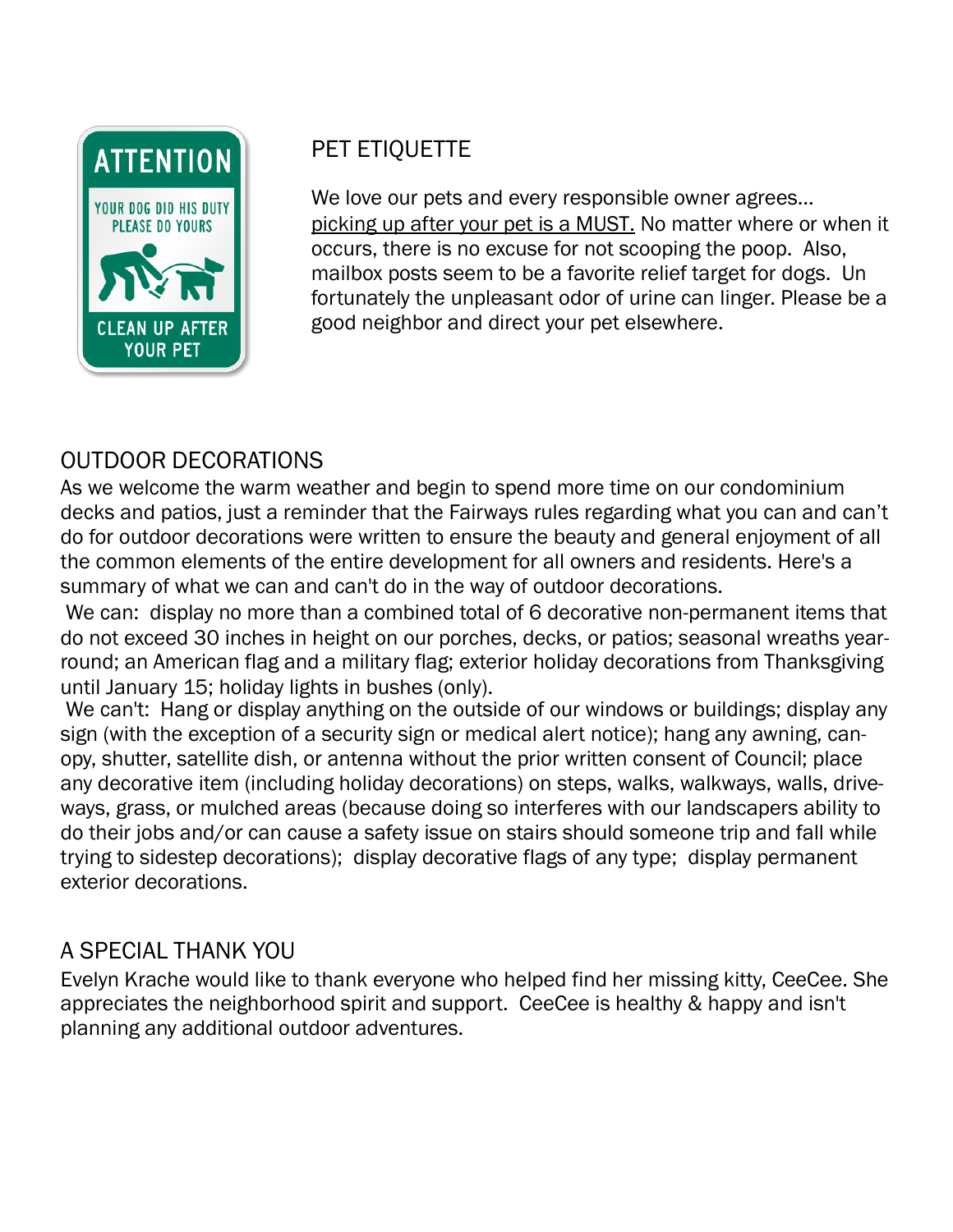# *The Fairways Village Pool Facility*

#### **Pool News**

Dear Fairways Residents:

Warmer weather is coming soon and on May 20, 2017, the Fairways Village pool will be opening for the season. The pool is available to all unit owners in good standing, and tenants with a properly executed lease. Enclosed, you will find the pool rules and fees for guest use of the pool.

The rules reflect input from the Fairways Council as well as recommendationsfrom the 2014 pool committee. The pool committee was comprised of 6 to 8 volunteer members of the Fairways Village community not on Council.

#### **Important Things to Know for 2017**

- Aquatic Watch is our pool management company responsible for the daily maintenance of the pool area.
- Aquatic Watch reports directly to Acri Commercial Realty. If there are any complaints or concerns, please notify Cindy Clifton @ 412-459-0111 Ext 105 or [cindy\\_clifton@acrirlty.com.](mailto:cindy_clifton@acrirlty.com)

#### **There are to be no calls of any kind from residents to Aquatic Watch.**

- *The pool will be unattended on Mondays.* Please note: All pool rules still apply. With the exception of Mondays, Aquatic Watch will provide a "pool attendant" during normal operating hours.
- The "pool attendant" will enforce all Fairways pool rule and policies regarding entrance to the pool, guest and fees, and safety issues.
- Pool Passes: New pool passes will be issued every year. Every year will be a different color. The "pool attendant" will issue you a pass with a Photo ID the first time you visit the pool.

#### **Any prior pool passes will not be honored.**

Please enjoy your summer and your neighbors at the Fairways Village pool. It's a beautiful facility.

Sincerely,

Cindy Clifton, Property Manager Acri Commercial Realty, Inc.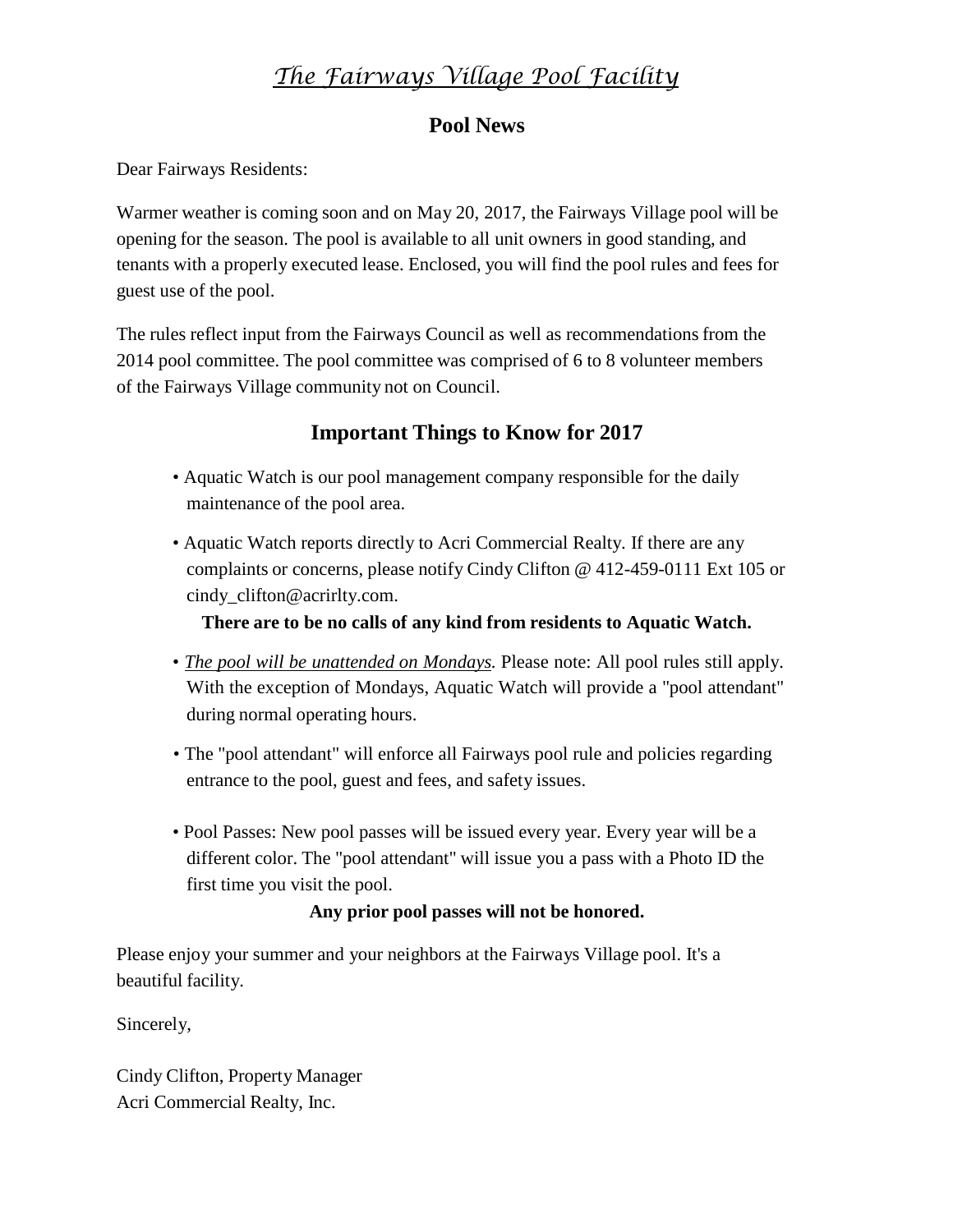### *The Fairways Village Pool Facility* **Rules and Operating Procedures The Fairways Pool is a SWIM AT YOUR OWN RISK facility**

The pool is operated by Acri Commercial Realty, Inc. and Aquatic Watch Pool Company.

The pool will be open from May 20, 2017 through September 10, 2017, weather permitting. Regulations require that all Fairways residents bring proper photo I.D. that reflects your Fairways address in conjunction with a pool pass to gain access to the area. Residents who arrive at the pool without the official pass or proper I.D. will be denied access to the pool. Please help everyone do their job by coming to the pool prepared with the proper information.

#### All Residents & Guests are Required to Sign In Names and Addresses Must Be Provided By All Pool Users

#### **Hours of Operation**

Weekends & Holidays 11:00 A.M. to 8:00 P.M.

Weekdays 12:00 Noon to 8:00 P.M.

Use of the swimming pool by any person at such time when the pool is closed is prohibited.

#### **Use of Pool for Residents & Guest**

Guest Fees:

- 1) Persons currently residing in a Fairways unit and their guest(s) 10 years and under are free.
- 2) All other guests must pay \$5.00 per visit.
- 3) There is a 6-guest maximum per unit per day. This includes both paying and "free" guests.
- 4) Child care employees of a unit owner pay no fee when accompanying the residing minor/s. (Residents who employ a child care professional must advise Acri and Aquatic Watch in advance)

#### *All children under the age of 14 MUST be accompanied by a parent or guardian at least 16 years old at the pool.*

#### How it Works:

Guests of any age must be accompanied by a resident while at the pool.

All residents will have one official pool pass card valid for all residing household members and guests 10 years of age and under. All additional guests must pay a guest fee of \$5.00 each, per visit, at the gate. No Exceptions. Residents must be present at the pool the entire time their guest is at the pool. A maximum of 6 guests per unit per day is permitted.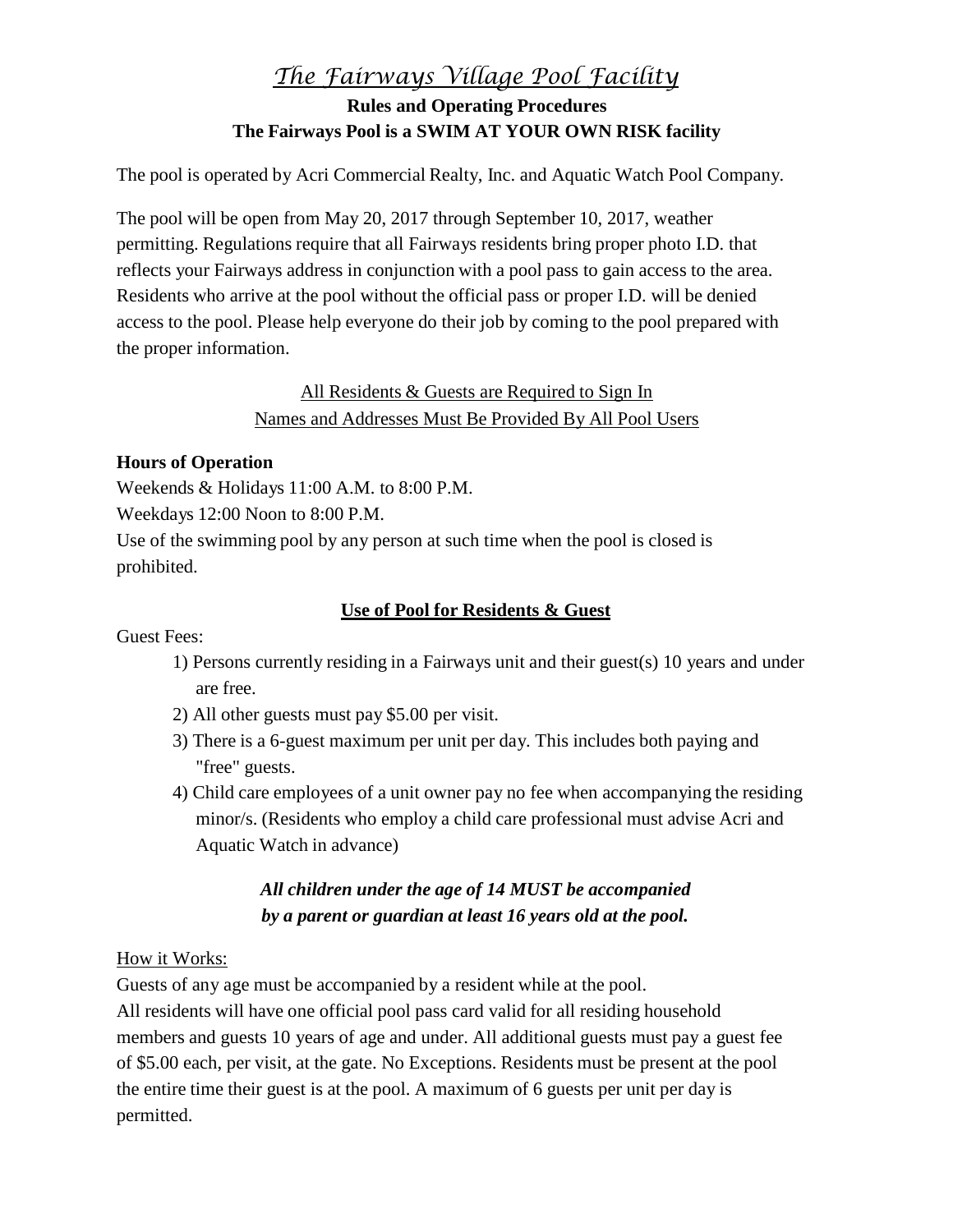#### Signing In:

Unit owners must sign in, must have their pool pass and valid I.D., must be present to sign guests in, and must remain at the pool while guests are present.

#### Rules of Behavior:

- No Running, pushing, wrestling dunking, rough play, or other inappropriate or offensive behavior is permitted in the pool or pool area.
- No behavior that endangers other pool users is permitted.
- Diving is not permitted in shallow water and where deck is marked "No Diving."
- The pool attendant is empowered with the authority to enforce adherence to the rules and can restrict or eject violators as necessary.

#### Use of Toys:

- Hard plastic/rubber/metal/sharp objects are not permitted in the pool (e.g. shovels, buckets, water pistols, frisbees, footballs, etc.)
- Use of inflatable devices and standard beach balls will be regulated by the pool attendant and may be barred for reasons of safety, crowding or interference with other users.
- Rafts or inflatables left at the pool that are clearly broken or inoperative will be removed.
- Bicycles, tricycles, skateboards, scooters, or other riding toys are not permitted in the pool area.

#### Glass & Trash:

- **No glass of any kind is permitted within the pool facility.** If glass is found, we are required to assume there is glass in the pool. The pool must be drained and cleaned immediately. The pool will be closed for a week and the fee for this procedure (\$750-\$1000) will be charged to the unit owner.
- Food, beverages, tobacco, cell phones, or metal objects are not permitted in the pool itself. Please dispose of trash and empty ashtrays in the appropriate containers.

#### Pool Temperature:

National standards call for a pool temperature of 78-82.5 degrees F. The Fairways abides by those standards but will not exceed them.

#### Attire:

- Pool users must wear swimsuits, only. No street clothing, such as cut offs, shorts or clothing made of terry cloth is permitted in the pool.
- Children who are not toilet trained are required to wear a swim diaper with a bathing suit on top. Regular diapers are not permitted.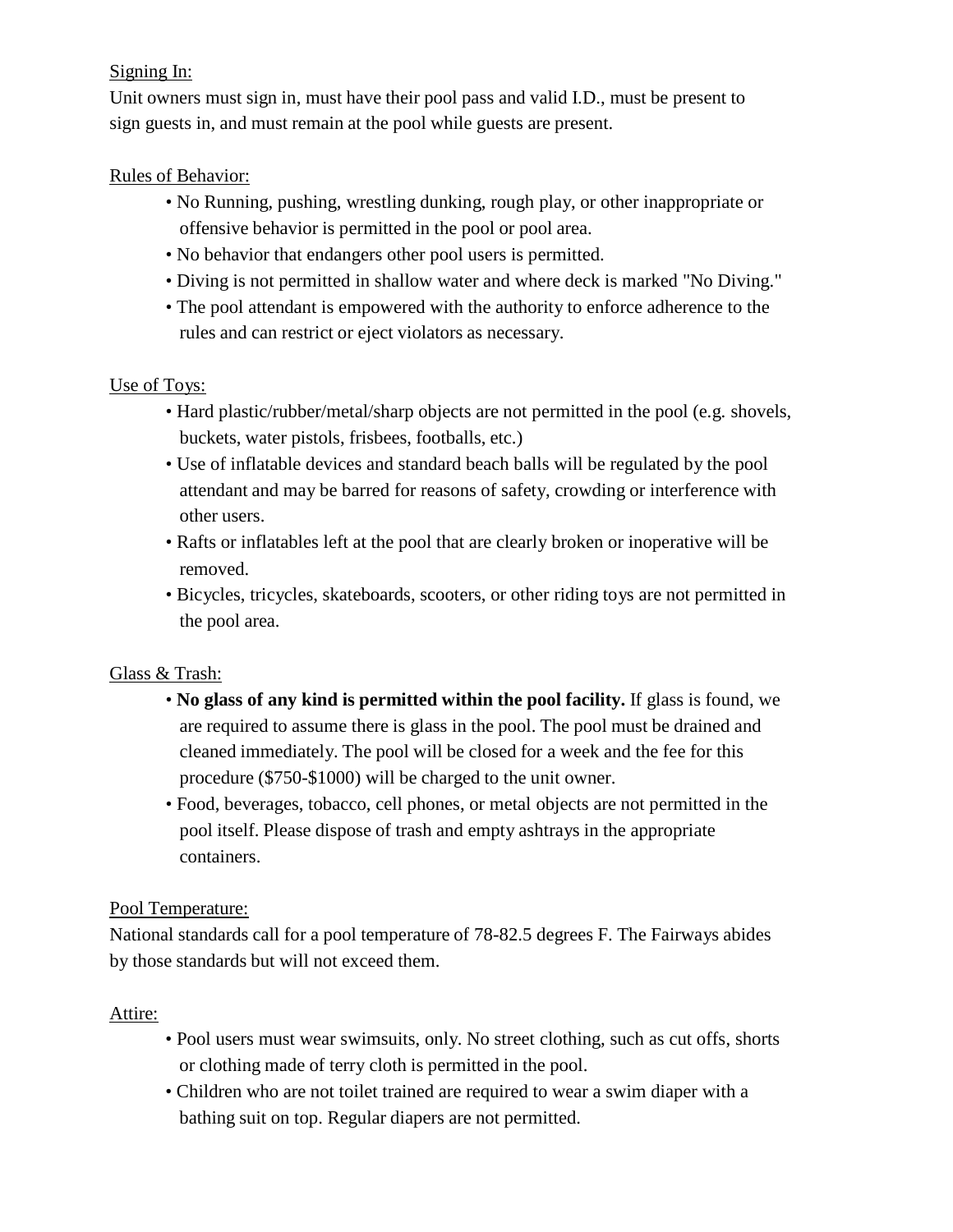General Rules:

- No pets are allowed within the pool facility, nor can they be tied to on the outer perimeter of the pool fence.
- No personal items such as towels or bathing suits are to be stored at the pool and will be removed accordingly.
- The pool must be vacated during an electrical storm. The pool attendant will determine when it is safe to re-enter the water (generally 30 minutes after the last lightening strike).
- Only authorized persons are permitted in the pump room. Dangerous chemicals that could cause a burn, inhalation injury, or fire.
- A first aid kit and other safety devices are available.
- All injuries, however slight, must be reported to the pool attendant.
- Persons suffering from communicable illnesses, skin disease, sores, fungus or infections of any kind are prohibited from using the pool.
- Personal property must not be stored around the pool or in the pool shelter.
- The pool attendant will address loud or offensive behavior and pool violations and has the authority to remove people engaging in such conduct from the pool area.
- Park only in non-restricted areas. If not, tickets will be issued by the Borough of Oakmont.

*It should be understood that each unit owner has an interest in properly maintaining the pool, pool area, shelter, and all common property and should treat the pool as if it were his/her own. Appropriate behavior and decorum is expected by all individuals. All persons using the swimming pool and recreation facilities must abide by these rules and regulations.*

Responsibility:

- All residents and guest using the pool facilities do so at their own risk. The Fairways Pool is a "swim at your own risk" facility.
- The Fairways Village Condominium, its contractors and/or agents will not be responsible for any accidents or injuries in conjunction with such use.
- The Fairways Village Condominium, its contractors and/or agents will not be responsible for any loss of personal property in or about the pool area, shelter, grounds, or off street parking area.

Failure to follow Fairways Pool Rules may result in temporary suspension of pool privileges or permanent expulsion.

Please note: Pool rules and regulations are subject to change when necessary at the discretion of Fairways elected Council.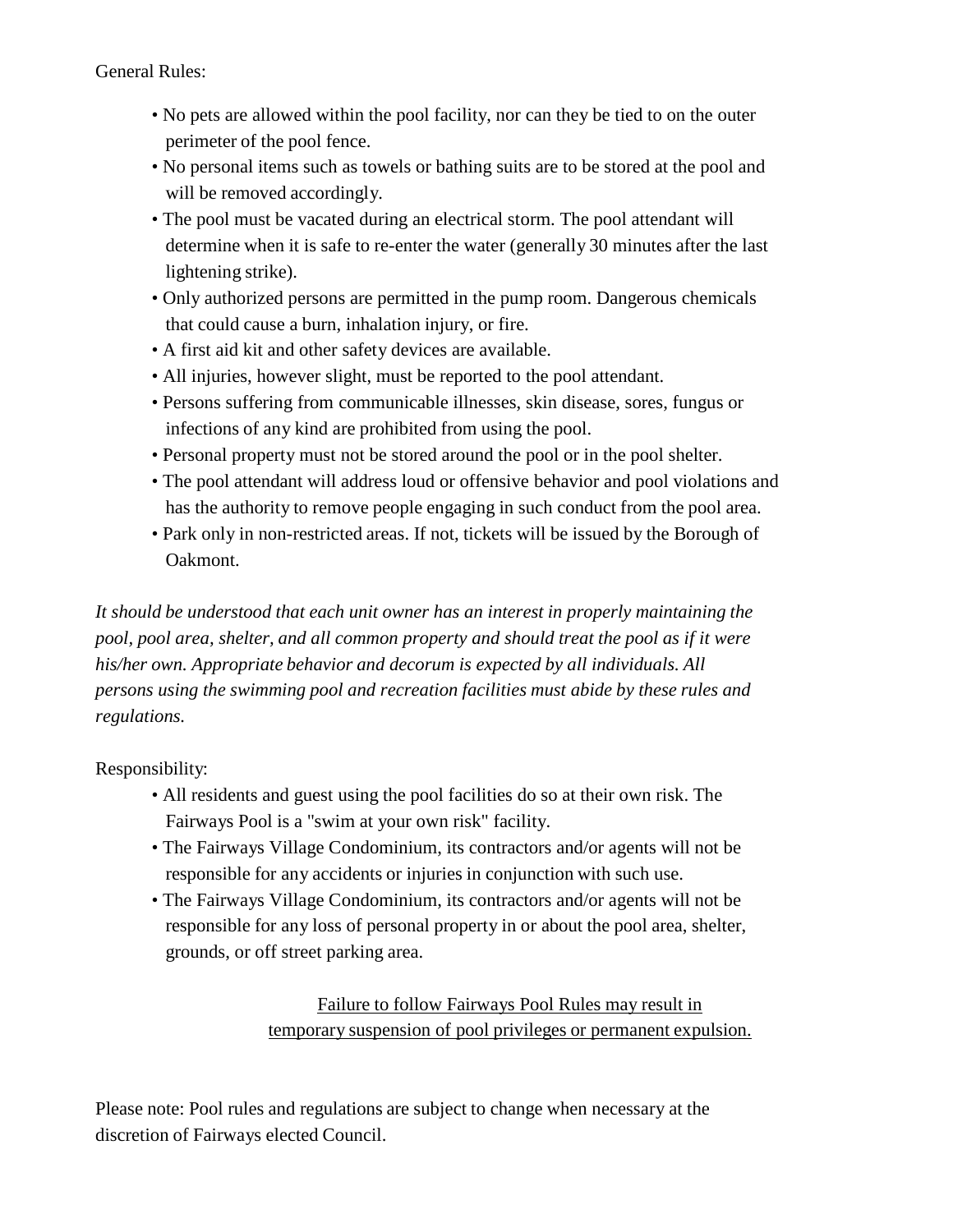## *The Fairways Village Pool Facility*

#### **Private Parties at the Swimming Pool**

#### **The Fairways Village Pool is a SWIM AT YOUR OWN RISK Facility**

Unit owners or residents who wish to privately use the swimming pool facilities must be aware of and abide by the following:

- 1) For a fee, private parties may be held at the pool. On weekdays, the pavilion may be reserved at anytime during normal operating hours (Noon-8 P.M.) On weekends and holidays, the pavilion may be reserved after 4 P.M. until closing. The pool is available for after-hours rentals at an additional charge. Fees are listed below and on the application.
- 2) Private parties during normal operating hours will have exclusive use of the pavilion but must share the pool with residents and their guest.
- 3) After-hours parties will have exclusive use of the pavilion and the pool.
- 4) **After-hours parties must end by 11:00 P.M.** and will require the presence of an Aquatic Watch "pool monitor" during the event.
- 5) Resident wishing to rent the pool must contact Cindy at Acri Commercial Realty, Inc. at least 14 days in advance. Acri info is on the application. Parties will be scheduled on a first come, first served basis.
- 6) Rules for the pool must be followed at all times, including private party usage.
- 7) The pool shelter and surrounding are must be left clean and orderly at the end of the party.
- 8) No food is to be left at the shelter or pool area after the party.
- 9) **No glass of any kind is permitted within the pool facility.** If glass is found, we are required to assume there is glass in the pool. The pool must be drained and cleaned immediately. The pool will be closed for a week and the fee for this procedure (\$750-\$1000) will be charged to the unit owner/party host.
- 10) The grill is available for your use but must be cleaned before you leave.

#### **Any damage to the property or pool area, including cleaning fees for the facility will be assessed to the unit owner/resident/party host, and will result in a complete loss of your security deposit.**

#### **FEES:**

| <b>Refundable Security Deposit:</b>           |          |
|-----------------------------------------------|----------|
| Parties until 8:00 P.M.                       | \$100.00 |
| Parties after hours, maximum until 11:00 P.M. | \$150.00 |
| Non-Refundable Rental Fee:                    |          |
| Parties until 8:00 P.M.                       | \$100.00 |
| Parties after hours, maximum until 11:00 P.M. | \$150.00 |